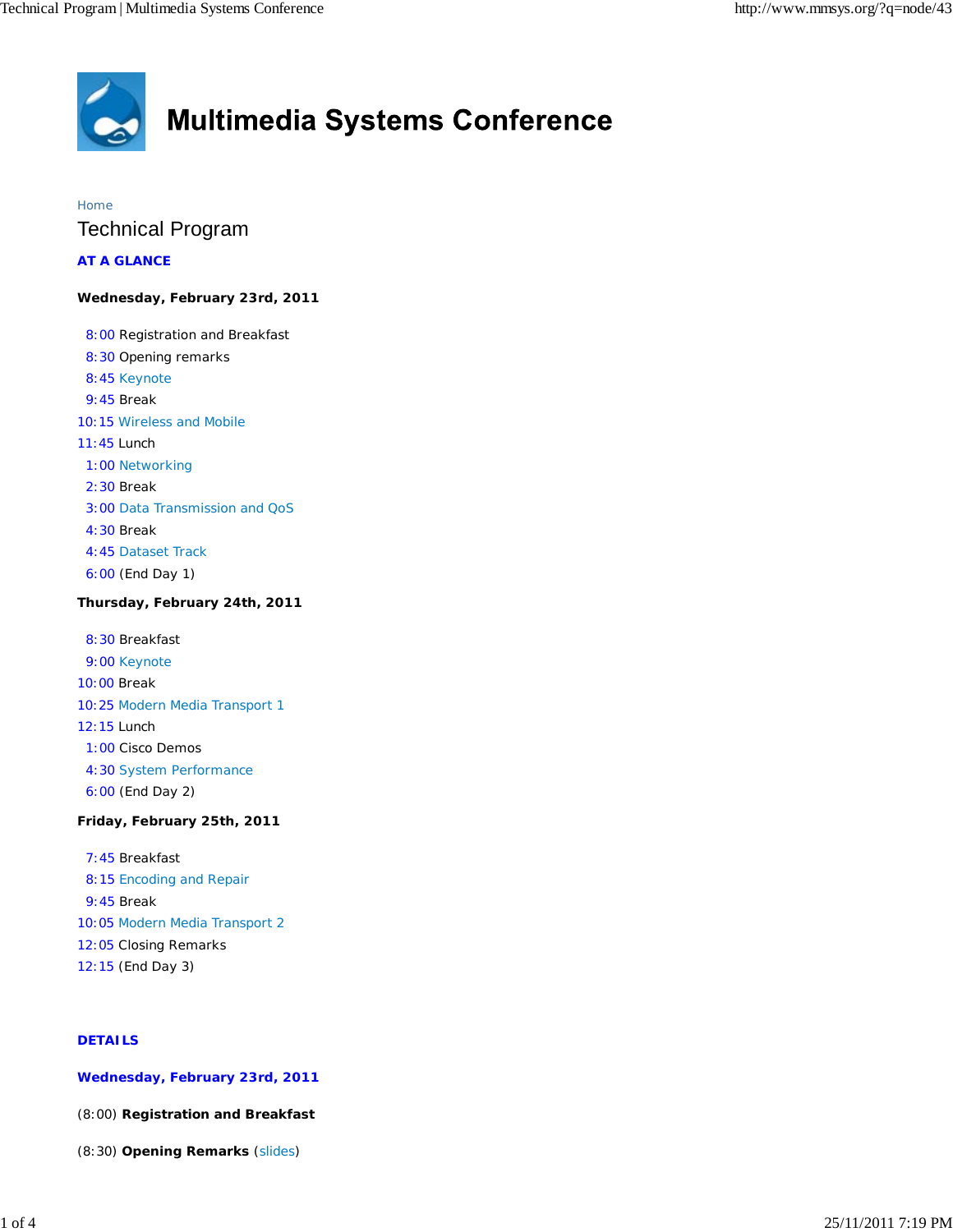#### (8:45) **Keynote**

Alain Fiocco (Cisco) (slides)

#### (9:45) **Break**

#### (10:15) **Wireless and Mobile**

Session Chair: Klara Nahrstedt (University of Illinois, Urbana-Champaign)

GPS-aided Recognition-based User Tracking System with Augmented Reality in Extreme Large-scale Areas (slides)

W. Guan, S. You, U. Neumann

Energy-Efficient Mobile Video Management using Smartphones (slides)

J. Hao, S. Kim, S. Ay, R. Zimmermann

MultiSense: Fine-grained Multiplexing for Steerable Camera Sensor Networks (slides)

N. Sharma, D. Irwin, P. Shenoy, M. Zink

#### (11:45) **Lunch**

#### (1:00) **Networking**

Session Chair: Roger Zimmerman (National University of Singapore)

Multimedia-unfriendly TCP Congestion Control and Home Gateway Queue Management (slides)

L. Stewart, D. Hayes, G. Armitage, M. Welzl, A. Petlund Effects of Internet Path selection on Video QoE (slides) M. Venkataraman, M. Chatterjee

Improving the Performance of Quality-Adaptive Video Streaming over Multiple Heterogeneous Access Networks (slides)

K. Evensen, D. Kaspar, C. Griwodz, P. Halvorsen, A. Hansen, P. Engelstad

#### (2:30) **Break**

#### (3:00) **Data Transmission and QoS**

Session Chair: Grenville Armitage (Swinburne University of Technology)

Synchronized Dissemination in Multi-site Interactive 3D Tele-immersion (slides)

Z. Huang, W. Wu, K. Nahrstedt

Quantifying QoS Requirements of Network Services: A Cheat-Proof Framework (slides)

K. Chen, C. Wu, Y. Chang, C. Lei

Efficient Data Transmission Between Multimedia Web Services via Aspect-Oriented Programming (slides) D. Seiler, E. Juhnke, R. Ewerth, M. Grauer, B. Freisleben

#### (4:30) **Break**

#### (4:45) **Dataset Track**

Session Chair: Michael Zink (University of Massachusetts, Amherst)

Network Traces of Virtual Worlds: Measurements and Applications (slides)

Y. Wang, C. Hsu, J. Singh, X Liu

End-to-End and Network-Internal Measurements of Real-Time Traffic to Residential Users (slides)

M. Ellis, C. Perkins, D. Pezaros

The Stanford Mobile Visual Search Dataset (slides)

V. Chandrasekhar, D. Chen, S. Tsai, N. Cheung, H. Chen, G. Takacs, Y. Reznik, R. Vedantham, R. Grzesczcuk, J. Bach, B. Girod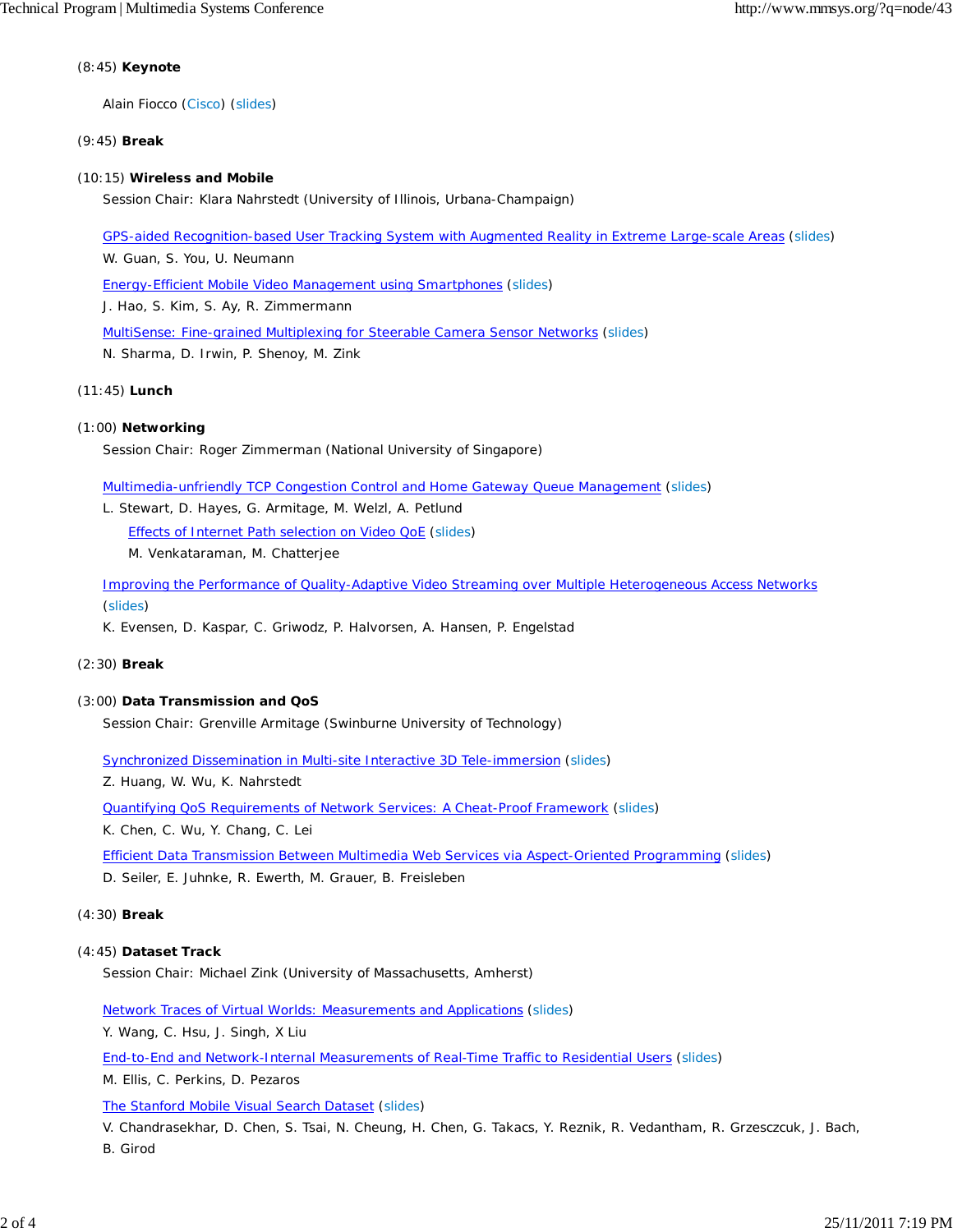World of Warcraft Avatar History Dataset (slides)

Y. Lee, K. Chen, Y. Cheng, C. Lei

Affect Corpus 2.0: An Extension of a Corpus for Actor Level Emotion Magnitude Detection (slides) R. Calix, G. Knapp

(6:00) **End of Day 1**

**Thursday, February 24th, 2011**

#### (8:30) **Breakfast**

(9:00) **Keynote** (slides)

#### **HTTP Adaptive Streaming in Practice**

#### Mark Watson (Netflix)

Abstract: This talk will give an overview of Netflix's large scale HTTP adaptive streaming system, discuss some of the reasons why we chose this technology and introduce some of the challenges we face in moving to a standards-based solution. I'll also discuss a general model of the "adaptivity" problem and highlight some areas for future research into adaptation algorithms.

Bio: Mark Watson is a senior member of the engineering team at Netflix, focusing on adaptive streaming system architecture, streaming quality and standardization. He previously held the position of Director of Research at Digital Fountain, working on internet video delivery solutions and a Principal Engineer position at Qualcomm. He is a significant contributor to the current MPEG DASH adaptive streaming standard as well as numerous other standards for media delivery over IP networks.

#### (10:00) **Break**

#### (10:25) **Modern Media Transport 1**

Session Chair: Christian Timmerer (ITEC)

3GPP Dynamic Adaptive Streaming over HTTP - Standards and Design Principles (30 min) (slides)

T. Stockhammer

Feedback Control for Adaptive Live Video Streaming (30 min)

L. De Cicco, S. Mascolo, V. Palmisano (slides)

An Experimental Evaluation of Rate Adaptation Algorithms in Adaptive Streaming over HTTP (30 min) (slides)

S. Akhshabi, A. Begen, C. Dovrolis

Rate Adaptation for Adaptive HTTP Streaming (20 min) (slides)

C. Liu, I. Bouazizi, M. Gabbouj

(12:15) **Lunch**

# (12:45) **Start walking to Building 10 Executive Briefing Center (ground floor)**

- (1:00 2:00) **Building 10 EBC Demos**
- (2:00) **Start walking to Building 6 IPTV Lab (ground floor)**
- (2:15 4:15) **IPTV Demos**
- (4:15) **Walk back to Building 3 New Frontier room**
- (4:30) Impact of Flash Memory on Video-on-Demand Storage: Analysis of Tradeoffs (slides)